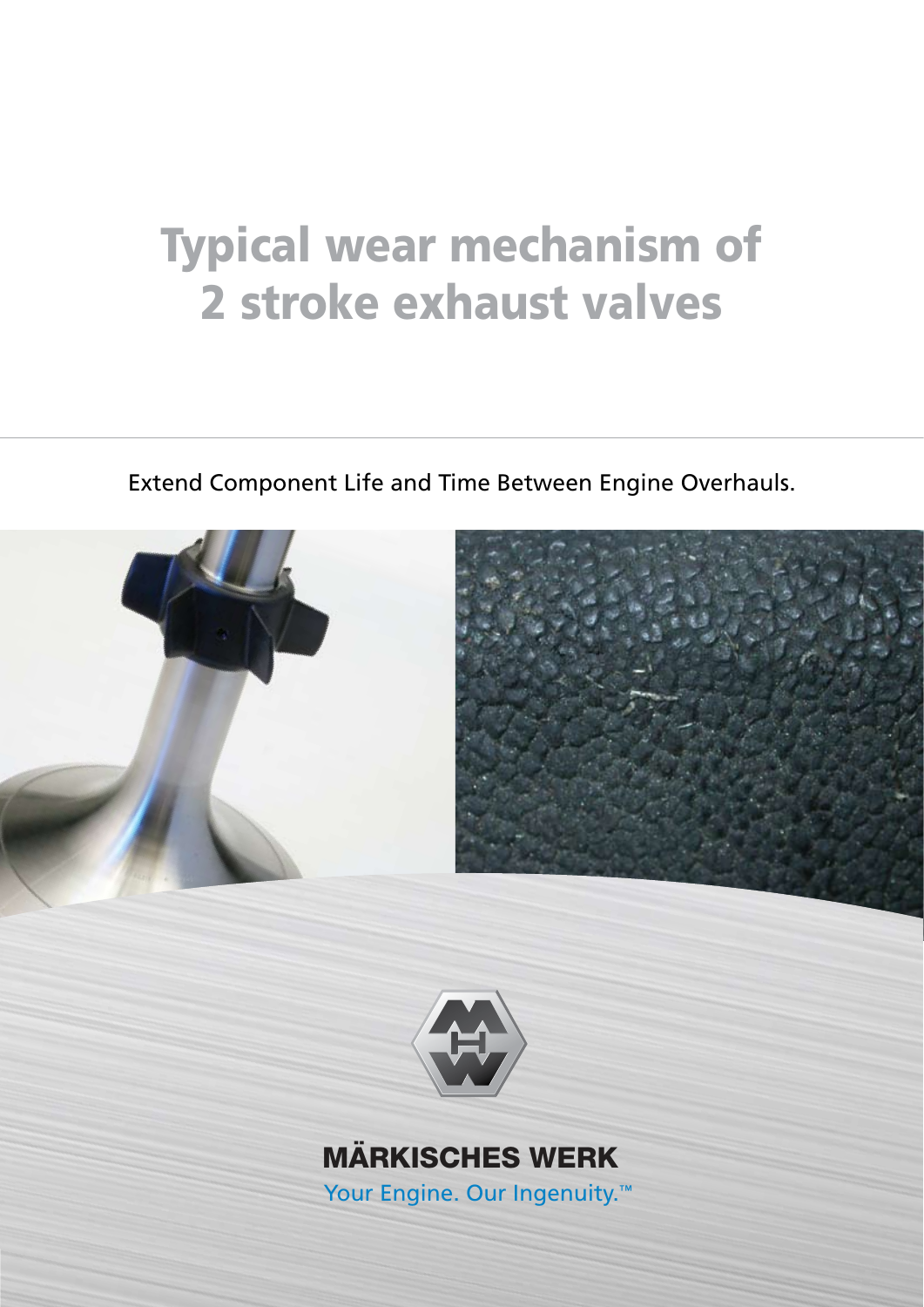### **Typical wear mechanism of 2-stroke exhaust valves**

#### **Abstract**

Modern 2-stroke exhaust valve components, especially the exhaust valve spindle, are operating more and more under extreme load conditions. The whole exhaust system is a cost intensive part of the engine and requires much service. So, the need is obvious to optimize service intervals as well as to perform the correct and necessary work. The aim is to reduce the operating costs over a period of several years by means of a high quality service program.

Service experiences show that different types of 2-stroke exhaust valves display various, identifiable wear effects. The description and analysis of these wear effects and the presentation of solutions is given in this paper. Some of these solutions are already practiced in the market while some new developments are undergoing field-tests.

#### **Introduction**

The market demand for large container vessels, up to 8,500 TEU, as well as for tankers, is still showing significant growth. This demand for more vessels also impacts the propulsion system, where 2-stroke engines with exhaust valves are being used. The engine population is continuously growing since the basic diesel engine design is known as reliable and cost effective with long running times. During the past decade, the engine manufactures have also focused on permanent design improvements, increasing the engine's efficiency and minimizing the pollution.

Increasing the engine power output per cylinder is a function of higher effective and firing pressure. From the thermodynamic aspect, the combustion temperature will increase with the increased pressure. Modern 2 stroke exhaust valves, especially the valve spindles, are operating more and more under extreme load conditions. With firing pressures approaching 150 bar and more, the bottom side of the exhaust valve spindle reaches temperatures of about 650°C.

The business of Märkisches Werk GmbH (MWH) is developing and manufacturing gas exchange components for large two- and four-stroke diesel engines. MWH has been serving engine builders and users throughout the world with cylinder head components and services for more than fifty years. During the last fifteen years MWH has focused on the improvement and optimization of the gas load and efficiency of the 2 stroke exhaust valve. The knowledge gained as a developer and manufacturer of cylinder head components, combined with the experience of remanufacturing exhaust valves, has lead MWH to extend the life time of the components and to prolong the time between overhauls of the engine.

#### **2-stroke exhaust valve**

This paper focuses on 2-stroke engines with exhaust valves being designed by following engine manufacturers: MAN-B&W (MC-series), Wärtsilä-Sulzer (RTAseries) and Mitsubishi (UEC-series). Actually there is a population of about 8,000 MC engines, 2,000 RTA engines and 500 UEC engines running worldwide.

The design of the exhaust valves of all three engine builders are different in details, but the general function is the same, see figure-01. The main components of MC, RTA and UEC are:

> • Valve drive or hydraulic actuator Air cylinder • Valve housing Valve guide Valve spindle Bottom piece or seat ring *Figure 01: Main components of an exhaust valve*



The exhaust valve spindle can be made of different materials. Standard valve spindles are manufactured out of heat resistance steel with a hard faced seat area. These are being used in all UEC- and part of the MC engines. Nimonic valve spindles are manufactured out of nickelbased material with higher mechanical properties and are being used in all RTA- and part of the MC-engines.

All exhaust valve spindles are equipped with a valve turning device. While UEC engines are equipped with a hydraulic device, MC and RTA valve spindles are fitted with a vane wheel (wing bush), which uses the exhaust gas to rotate the valve spindle.

#### **The meaning of saving money**

Nobody saves money with a cheap or bad repair. A good repair, lets say remanufacturing, changes an old part to a new one. As we will prove later, there are special methods of doing remanufacturing that make a repair more than just a repair. For example you can make a valve spindle with properties like Nimonic from a standard valve spindle, with the right method and the knowledge to do so.

#### **Typical wear mechanism of 2-stroke exhaust valves**

Some operating conditions, like the quality of fuel, have to be taken as they are. It's a fact that poor fuel increases components wear. Also, cheap fuel leads to reduced component lifetimes. Wear to exhaust valve components is usually caused by the following mechanism:

#### **Adhesion and abrasive wear**

Adhesion and abrasive wear is very often found in the stem sealing area of hard chromed, MC valve spindles (see figure 02). Usually the limit of this stem diameter is reached after 12,000 - 18,000 hrs. MC valve spindles with HVOF-stem coating, as well as RTA- and UEC valve spindles with hard-chromed stems, reach a TBO (time between overhaul) of 24,000 - 36,000 hrs.



*Figure 02: Physical adhesion and abrasive wear of a hardchromed valve spindle (MC-type after 15,000 hrs)*

Thanks to the favorable lubrication properties of the permanent luboilflow of the hydraulic system, piston and liner of valve drive and air cylinder show only minimal adhesion and abrasive wear. This leads to TBOs with more than 72,000 hrs for MC, RTA and UEC type engines.

#### **Build up of deposits and dent marks**

The deposits formed on an exhaust valve are from the reaction of fuel-borne contaminants and lubrication oil during combustion as well as the reaction of combustion products with valve material. The sulphur, vanadium and sodium content in the fuel oxidize during the combustion process. Solid products of combustion, slag particles and hard particles of  $A<sub>1</sub>O<sub>3</sub>$  and  $SiO<sub>2</sub>$  (catalytic fines) are pressed into the valve seat, forming dents (NANDA 2003).

The probability and intensity of dent marks is directly related to the material combination of valve spindle seat and bottom piece. The hardness of the seat material of RTA- and UEC-type is about 400 HV for valve spindle and bottom piece, the hardness of the MC-types is about 400 HV for seat of valve spindle and about 500 HV for the seat of bottom piece.

Seating pressure and sealing velocity are also relevant factors for dent marks. The MC-type has a higher seating pressure (>700 bar) than the UEC- and RTA-type (about 550 bar). Typically, 550 bar gives good sealing and low wear. (KINGSTON-JONES, THOMAS, RAD-CLIFF 1990)

Together with high seat pressure and a higher seat hardness of the bottom piece, the MC-type shows the highest probability and intensity of dent marks with TBOs of 6,000-18,000 hrs (see figure 03). The seats of RTA- and UEC-types require overhauls after 12,000 - 36,000 hrs.



*Figure 03: Typical dent marks of the seat of a valve spindle (MC60-type Nimonic after 8,300 hrs)*

Depending on the design of the valve guide, its inner diameter will display more or less deposit buildup. Exhaust gas enters into the clearance between valve spindle stem and the inner diameter of the valve guide, which allows deposits inside the guide (see figure 04). Due to this, MC-types need a replacement of the valve guide between 6,000 - 8,000 hrs to minimize the risk of the valve spindle sticking in the guide.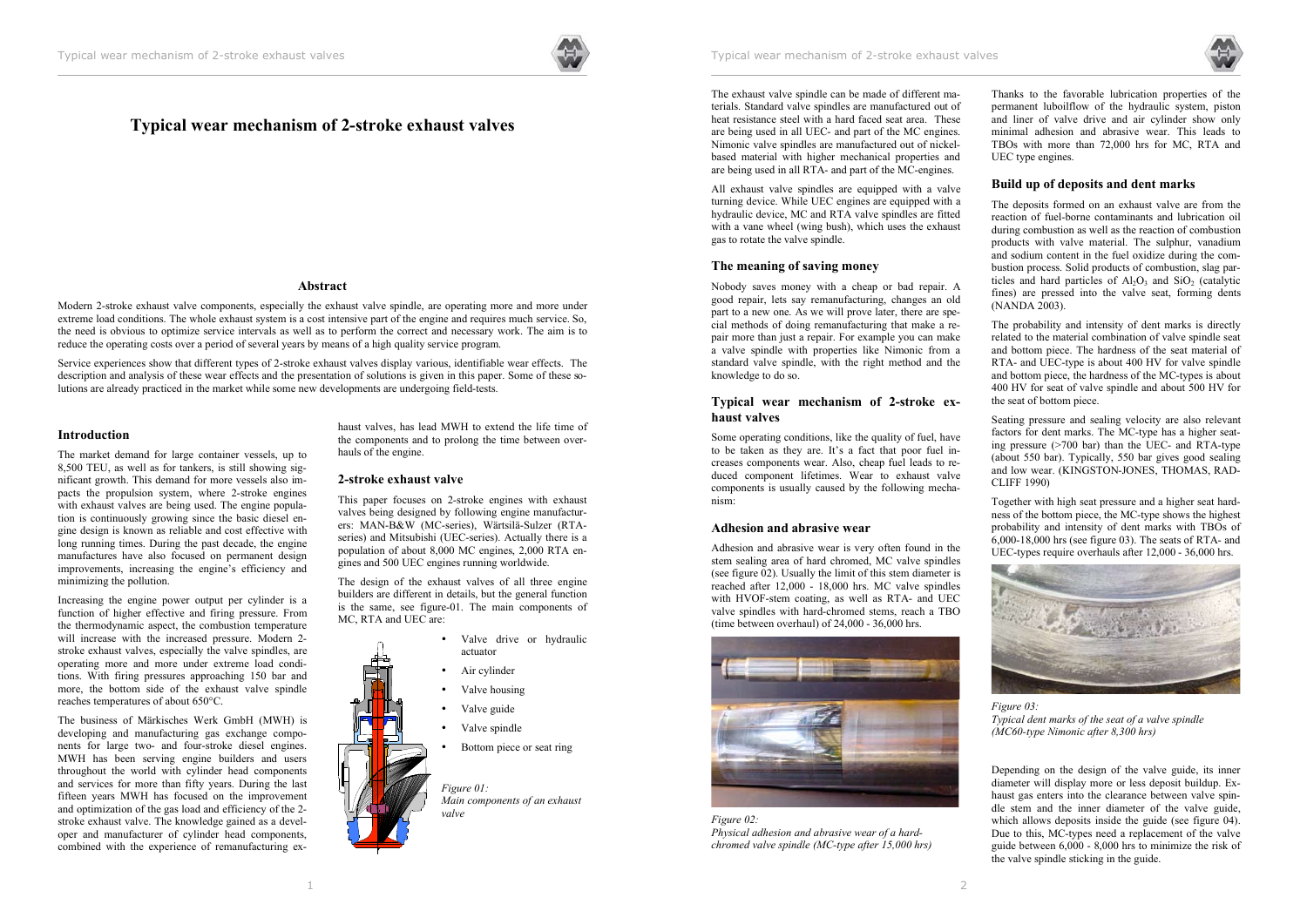

The valve guide of UEC- and RTA-types will show the same deposits, but after a much longer period of time (TBO is 24,000 to 36,000 hrs).

To disassemble exhaust valves, hydraulic power is usually necessary to remove the valve spindle from the valve guide. In some cases the sticking of the valve spindle is so extreme that the valve guide breaks during the operation (see figure 04a and 04b).





*Figure 04a: Breakage of the valve guide during valve spindle disassembling Figure 04b: Typical deposits of inner diameter of valve guide (MC70-type after 8,200 hrs)*

#### **Low-temperature corrosion**

Heavy fuel contains high amounts of sulfur (up to 5%). If there is an exposed surface where the temperature is below the dew point of sulfurous acid, the acid condenses into liquid and can attack the metal surfaces. If a large amount of concentrated sulfuric acid condenses, it can attack the valve housing, bottom piece, valve guide and valve spindle stem. Sulfur acid has an extremely corrosive effect on cast iron (BEHRENS, GROTH 1990).

Nearly all components of the exhaust gas channel show some low-temperature corrosion (see figure 05-07).



*Figure 05: Low temperature corrosion of valve housing (MC-type 43,700 hrs)*



*Figure 06: Low temperature corrosion of bottom piece (RTA-type after 28,420 hrs)*









*Figure 07: Low temperature corrosion (pitting corrosion attack) of under head radius of valve spindle (MC60-standard / 22,700 hrs)*

#### **High-temperature corrosion**



200 um *Figure 09: Micro cuts of Nimonic with high-temperature corrosion.*

High-temperature corrosion in heavy fuel engines is caused by the presence of Sulfur, Vanadium and Sodium in the fuel. Vanadium and Sodium are contained in heavy fuels at ratios up to 600 ppm and 200 ppm respectively (ISO 8217, 2003). This can build up sodiumvanadyl-vanadates in different structures during the combustion process. These semi-liquid, sticky, lowmelting point salts together with gases containing sulfur oxide are a definite cause of corrosion due to their oxygen transitions (HESSE 1981, BLUDSZUWEIT 2000).

As a result of the above-mentioned physical process, the following wear mechanism can be described. Hard salt deposits on the seat surfaces of the valve spindle lead to dent marks caused by each closing stroke of the valve spindle. This can lead to crucial micro gas channels, which will grow over the time (NANDA, 2003). Because of the high temperature, the salt deposits reach their melting point, then the "cobble stone corrosion" starts (see figure 08) at the seat and finally leads to blow-byes (UMLAND 1975, RITZKOPF 1975). Result: The whole exhaust valve has to be replaced.



*Figure 08: "Cobble stone corrosion" appearance of valve spindle failure through high-temperature corrosion (MC60 Standard-type)*

The bottom of the valve spindle is mostly operating in the critical area of the high-temperature corrosion seen as "cobble stone corrosion". The wear rate is between 0,2 - 1,0 mm / 1,000 hrs. depending on valve material and type of engine. The limit for remanufacturing is only reached after 12 mm. This leads to a TBO of about 12,000 - 60,000 hrs. Figure 09 shows micro cuts of Nimonic with high-temperature corrosion.

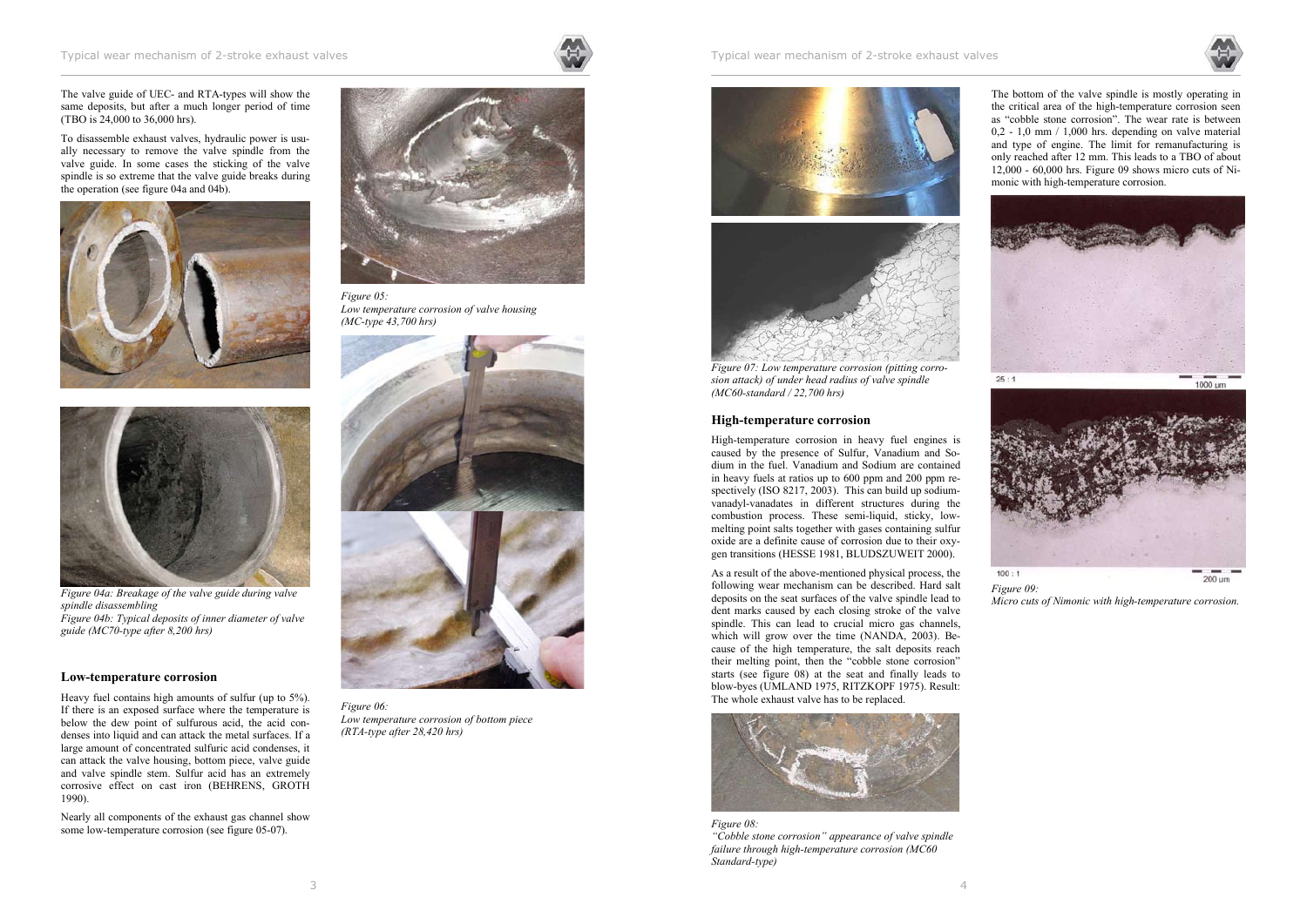

#### **Low cycle fatigue**

The valve spindle is the component with the maximum thermal stress. Most of fatigue problems are documented at the valve spindles. Figure 10 demonstrates a typical heat distribution across a Nimonic valve head.



*Figure 10: Typical temperature distribution of a Nimonic exhaust valve head*

The maximum thermal stress takes place during the warm-up period. During this period the temperature at the center of the valve bottom and the seat reaches the maximum difference. Under regular operating conditions the temperature distribution is much lower. The mechanical load of a valve spindle is nearly constant between warm-up and regular operating, see figure 11.

Load of a valve spindle



*Mechanical and thermal load as function of running in and stationary operation*

The RTA valve spindles are subjected to the highest operating temperatures. The MC and UEC valve spindles were designed for lower temperatures and mechanical properties.

While standard valve spindles have disadvantages with respect to high- and low- temperature corrosion, they do have advantages regarding low cycle fatigue. The disadvantages of standard valve spindles will seldom cause

catastrophic failures. The quality of repair can be measured by comparing the TBOs.

The design of valve spindles usually takes into account the combination of mechanical and thermal load of the engine. But, the addition of residual stress, caused by non-professional forging, welding or heat treatment during the manufacturing process can be critical. Also, unprofessional repairs, including welding and heat treatment, can add further residual stress, leading to catastrophic failures. In particular, Nimonic valve spindles require excellent welding and heat treatment.

There are two typical failure reasons. One is a crack that starts in the under head radius. After the micro cracks get to a critical length, the speed of the crack growth increases. A catastrophic failure follows, with parts of the spindle dropping down into the combustion chamber (see figure 12 and 13).



*Figure 12:*

*Catastrophic failure of a repaired valve spindle (RTA72 Nimonic-type 740 hrs after repair)*



*Figure 13: Macro cut through the center of a valve head (RTA62 Nimonic-type 6,430 hrs after repair)*

The second failure reason is: Micro cracks starting in the outer diameter of the valve bottom. After reaching the seat area blow-byes are created and the valve spindle is destroyed (see figure 14).







*Figure 14: Failure of a valve spindle (RTA84 Nimonic type 5,270 hrs after repair).*

#### **Methods to reduce the operating costs**

From remanufacturing to providing correct services there are some ways to reduce the overall operating costs for 2-stroke diesel engines.

One is to put emphasis on high quality overhaul services to ensure that engines are running reliably and efficiently. Another focus would be to improve the setup of running engines. This can be achieved by mobile diagnostic systems and technical developments.

#### **Qualified Remanufacturing**

MWH uses the word "remanufacturing" instead of "repair" or "reconditioning" in order to distinguish its controlled process from typical reconditioning procedures available in the market. If engine users are to optimize the services they receive, they need to work with reliable partners. These partners need to perform all kinds of remanufacturing processes with the same care and precision as the manufacturer. The solution is to have all engine components repaired by only qualified service centers that have production knowledge and long experience in all areas of remanufacturing.

The 2-stroke exhaust valve is a complex system. Any service activity affect all components (e. g. valve spindle, bottom piece, valve housing). In the following, we are focusing on the most sensitive component – the valve spindle.

#### **Standard valve spindles**

There are lots of companies who provide services and repairs for standard valve spindles. If the customer has no wish to extend the lifetime or optimize the component for the future, countless companies can to do the repair.

#### **Nimonic valve spindles**

Looking at the more costly Nimonic valve spindles is a completely different situation. Only few companies are competent to do repairs on Nimonic valve spindles. Most often, the engine user wants to get his Nimonic valve spindle repaired because of the premium material. To remanufacture Nimonic very special know-how is required. The usual wear effect on Nimonic 80A is low cycle fatigue. Cracks develop in the maximum stress area because of damage to the microstructure caused by the welding procedure or by insufficient post heat treatment processing. An inadequate repair leads to fatal failures with spindle pieces dropping down into the combustion chamber.

#### **Nimalike-Procedure**

Nimalike is the premium class of remanufacturing procedures. MWH is one of the leading manufacturers and service centers that are able to work with Nimalike.

Nimalike is used in two ways: To extend the lifetime of a standard valve spindle to a lifetime similar to Nimonic, or to remanufacture Nimonic valve spindles in a way that leads to "close to new" conditions after the process (see figures 15 a/b).



*Figure 15 a/b: Nimalike spindle before and after remanufacturing*

The competence to perform this remanufacturing method is a combination of long-time experience in the field and manufacturing technology. The experience is coupled with continuous improvement of manufacturing processes and intensive R&D in the fields of metallurgy and welding processes (see figure 16).



*Figure 16: PTA-welding*